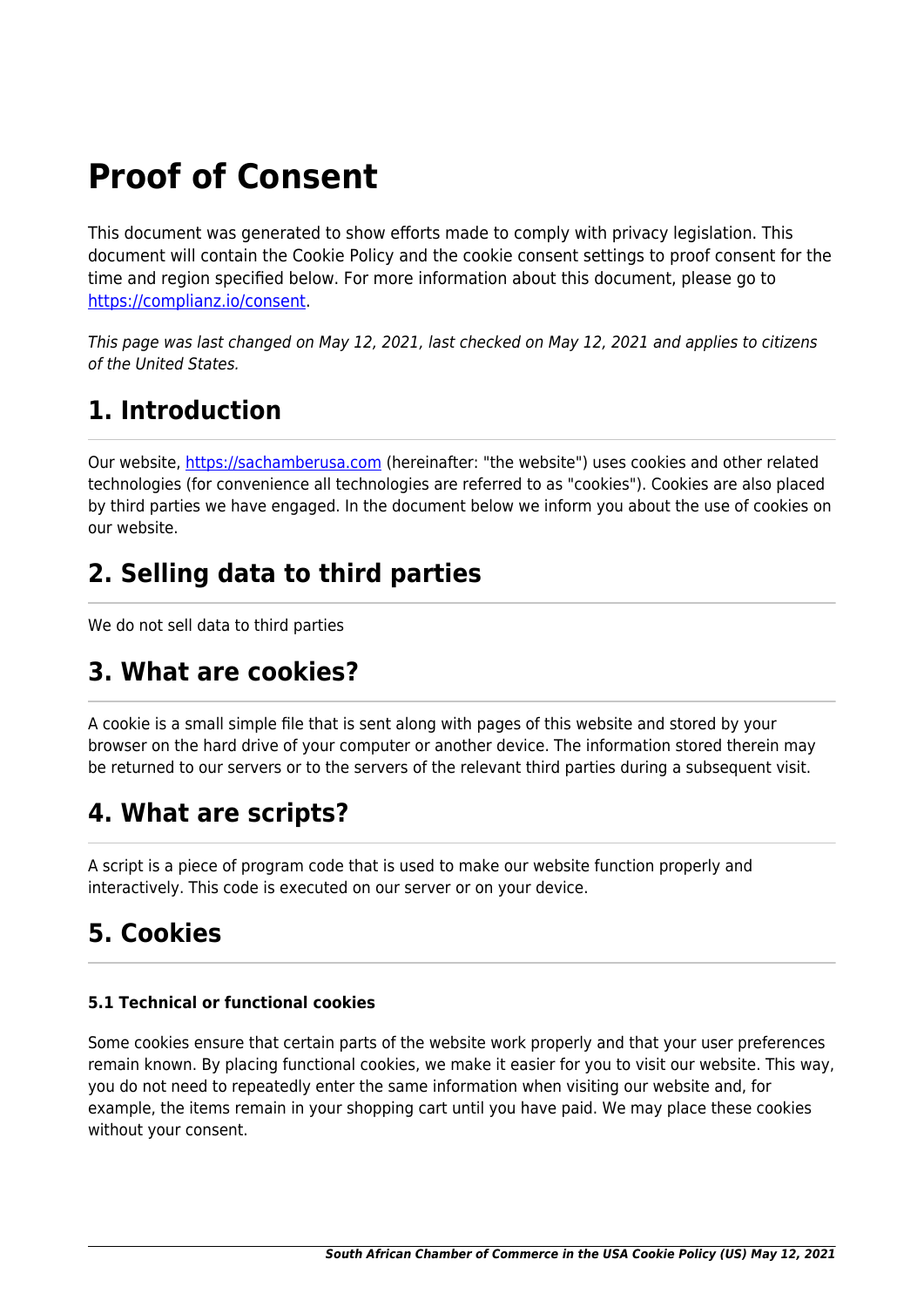### **6. Placed cookies**

#### **WordPress**

#### **Usage**

We use WordPress for website development.

#### **Sharing data**

This data is not shared with third parties.

**Functional Name** wordpress\_logged\_in \* **Retention** session **Function** Keep users logged in

### **7. Consent**

When you visit our website for the first time, we will show you a pop-up with an explanation about cookies. You do have the right to opt-out and to object against the further use of non-functional cookies.

#### **7.1 Manage your consent settings**

You can also disable the use of cookies via your browser, but please note that our website may no longer work properly.

Functional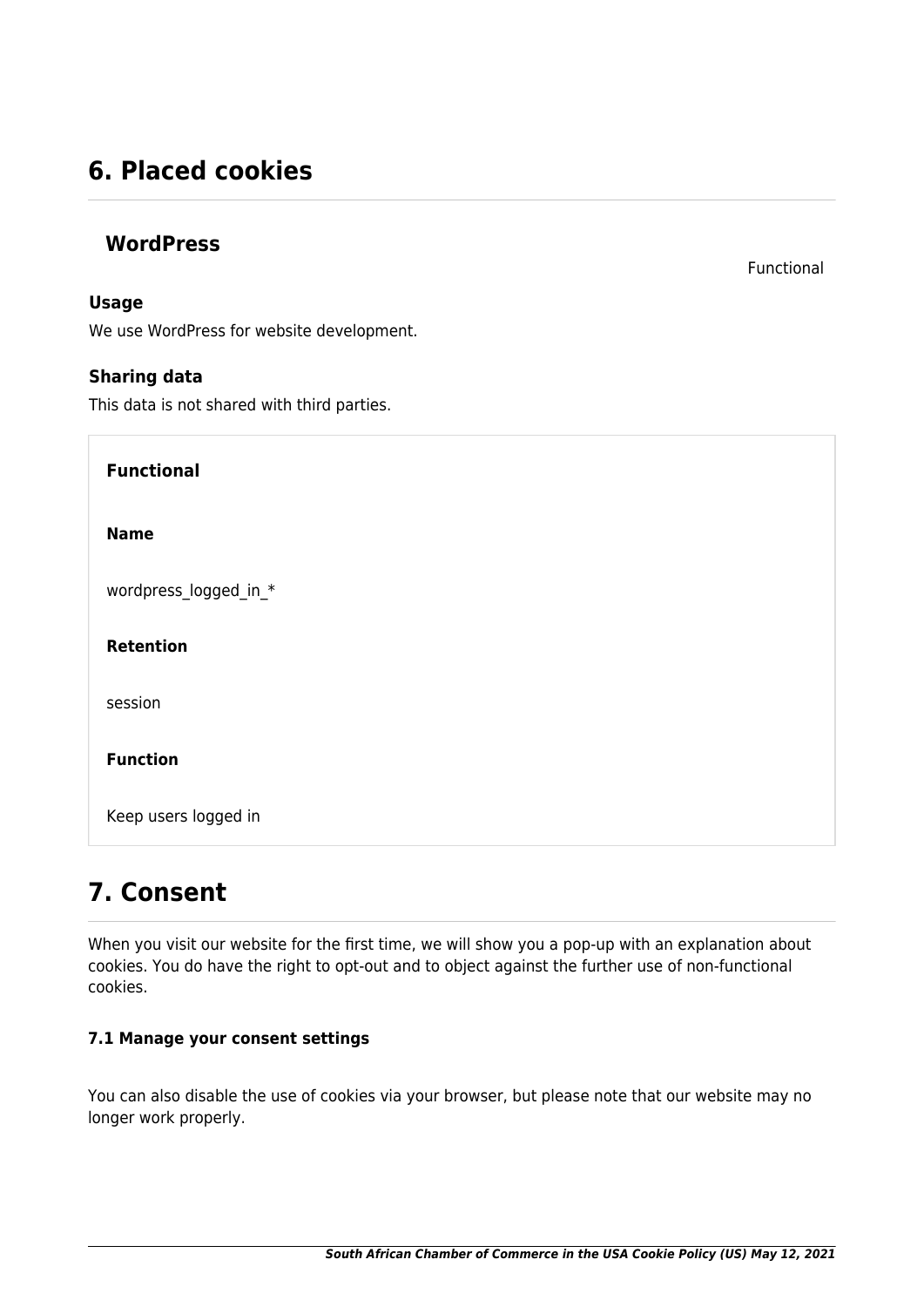### **8. Your rights with respect to personal data**

You have the following rights with respect to your personal data:

- you may submit a request for access to the data we process about you;
- you may object to the processing;
- you may request an overview, in a commonly used format, of the data we process about you;
- you may request correction or deletion of the data if it is incorrect or not or no longer relevant, or to ask to restrict the processing of the data.

To exercise these rights, please contact us. Please refer to the contact details at the bottom of this Cookie Policy. If you have a complaint about how we handle your data, we would like to hear from you.

# **9. Enabling/disabling and deleting cookies**

You can use your internet browser to automatically or manually delete cookies. You can also specify that certain cookies may not be placed. Another option is to change the settings of your internet browser so that you receive a message each time a cookie is placed. For more information about these options, please refer to the instructions in the Help section of your browser.

# **10. Contact details**

For questions and/or comments about our Cookie Policy and this statement, please contact us by using the following contact details:

South African Chamber of Commerce in the USA Marietta, Georgia 30068 United States Website:<https://sachamberusa.com> Email: [websites@iconicmanagement.co.za](#page--1-0) Phone number: +1 404-960-6877

This Cookie Policy was synchronized with **cookiedatabase.org** on May 12, 2021

# **Cookie consent settings**

- $\bullet$  block ajax content  $=$  >
- $\bullet$  do not track  $=$  >
- consenttype => optout
- region  $\Rightarrow$  us
- $q$  aeoip  $=$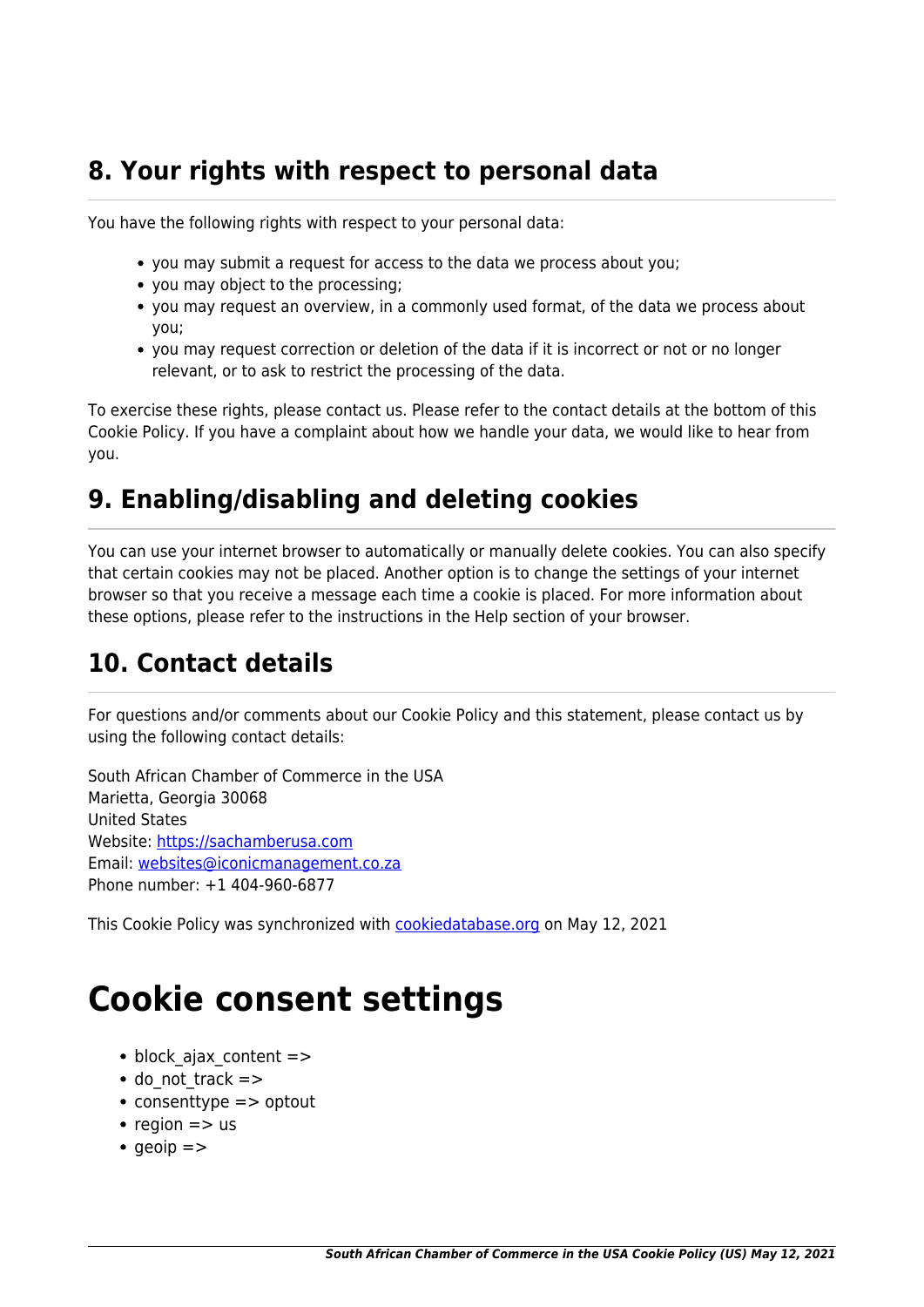- categories => Custom event functional
- checkbox style  $=$   $>$  slider
- $\bullet$  use categories  $\Rightarrow$  hidden
- $\bullet$  use categories optinstats  $\Rightarrow$  hidden
- $\bullet$  header  $\Rightarrow$
- accept => Accept
- $\bullet$  revoke => Manage consent
- $\bullet$  dismiss  $\Rightarrow$  Dismiss
- $\bullet$  dismiss timeout => 10
- readmore optin  $\Rightarrow$  Cookie Policy
- readmore impressum => Impressum
- accept informational => Accept
- message optout => We use cookies to optimize our website and our service.
- message optin => We use cookies to optimize our website and our service.
- readmore optout => Cookie Policy
- readmore\_optout\_dnsmpi => Do Not Sell My Personal Information
- disable cookiebanner =>
- soft cookiewall =>
- dismiss on scroll =>
- dismiss\_on\_timeout =>
- cookie expiry  $=$  > 365
- set cookies on root =>
- cookie domain =>
- cookie path  $=> /$
- $\cdot$  tcf active =>
- colorpalette background color => #f9f9f9
- colorpalette background border => #f9f9f9
- colorpalette text color => #191e23
- colorpalette text hyperlink color => #191e23
- colorpalette toggles background => #3e4095
- colorpalette toggles bullet  $=$  > #ffffff
- colorpalette toggles inactive  $\Rightarrow$  #3e4095
- colorpalette button accept background => #3e4095
- colorpalette button accept border => #3e4095
- colorpalette button accept text => #ffffff
- colorpalette button deny background => #f1f1f1
- colorpalette button deny border => #f1f1f1
- colorpalette button deny text => #3e4095
- colorpalette button settings background => #f1f1f1
- colorpalette button settings border => #3e4095
- colorpalette button settings text => #3e4095
- box shadow =>
- $\bullet$  animation  $\Rightarrow$  none
- animation fade =>
- animation slide =>